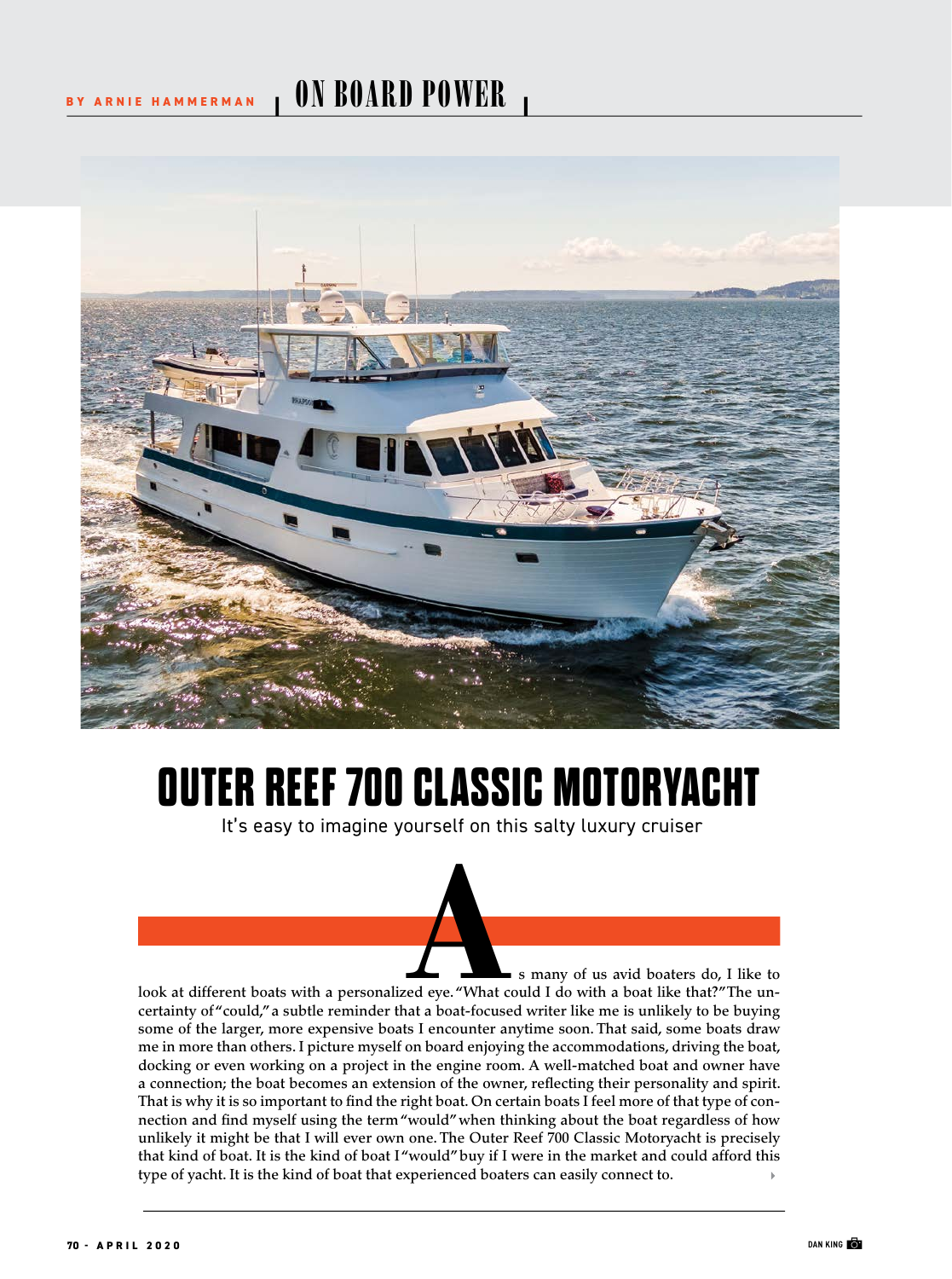







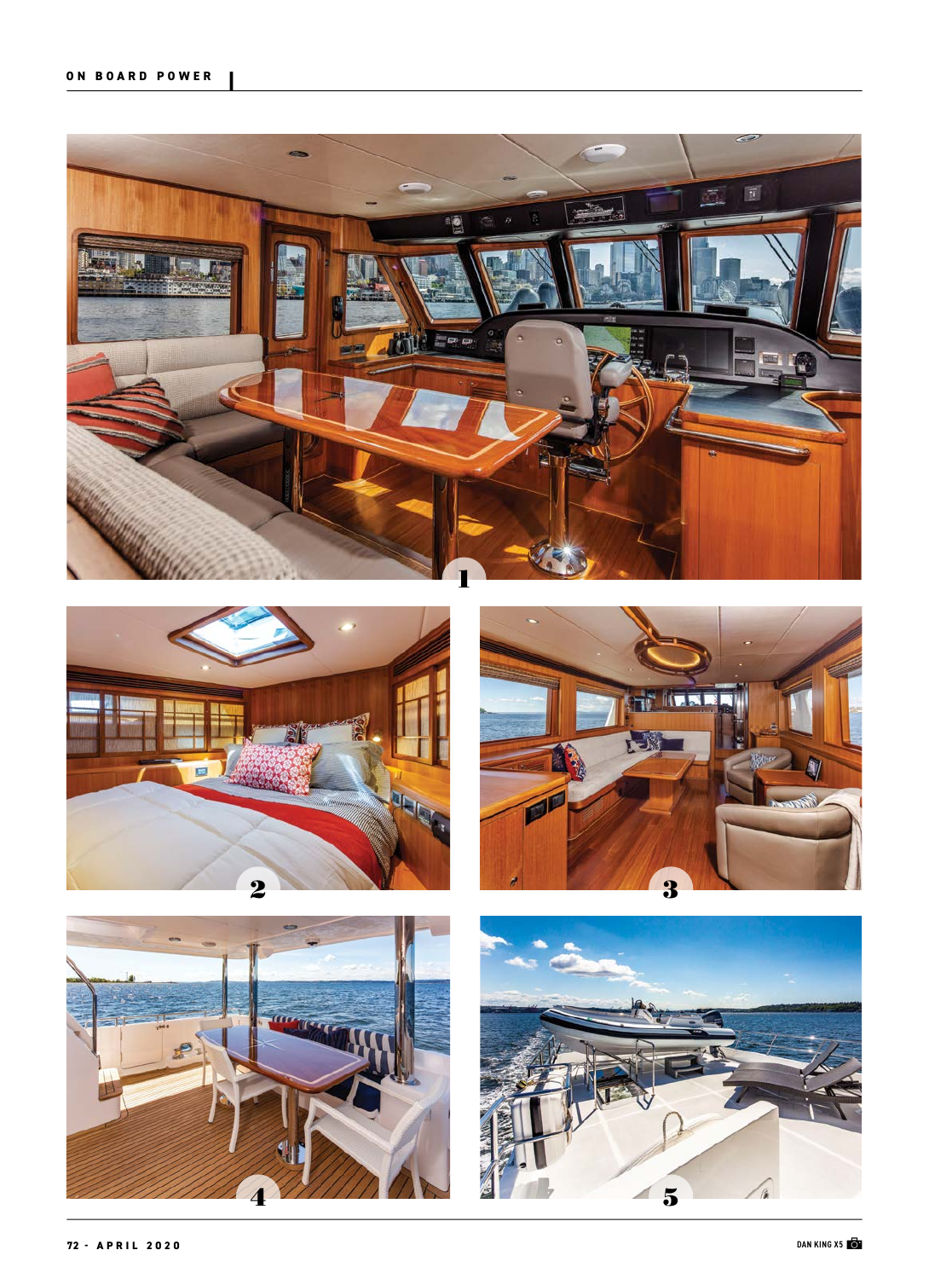**ON TEST** At over 70 feet (20 metres) long with an 18-foot, six-inch (5.7-metre) beam and 63-ton displacement, the Outer Reef 700 is a substantial vessel, but she does not feel intimidating. Her salty lines, well thoughtout layout, quality materials and fnishes throughout bring a feeling of comfort and security. You sense that this boat will safely and effectively take you wherever you want to go, and with a range of over 2,000 miles at a cruising speed of 7.5 knots, she can. The owner of the test boat chose twin six-cylinder, nine-litre, John Deere 6T090 500-horsepower turbo diesels, which produced a top speed of 13 knots during testing in Haro Strait off Sidney. We did not encounter any heavy seas during our test but the Outer Reef 700 performed solidly and steadily throughout. After running her through the RPM range taking measurements, I performed hard-over turns in both directions at wide-open throttle. Driving from the fully equipped fybridge, she leaned gently into the turns maintaining a speed of 11.7 knots and completing the turns in about two and half boat lengths. The test was unremarkable as the boat was steady and sure, which is exactly what you want from a cruising boat. Docking was also easy for a 70-footer with twin engines and hydraulic ABT bow and stern thrusters.

**INTERIOR** The owner of *Rhapsody,* the Outer Reef 700 model I ran, had previously owned several smaller cruising powerboats so he knew what he was looking for. He wanted a boat that would have more accommodations and that would permit

## **Left**

**1.** The raised settee with table serves as a convenient multi-purpose space. **2.** The full-beam master cabin has lots of storage and ample light. **3.** The main saloon features swivel chairs, lounge seating and a hide-away flat-screen TV. **4.** There is no shortage of entertainment space with another dining area on the aft deck. **5.** The upper deck has plenty of lounge space even with the dinghy on board.

him to cruise for weeks at a time as he extensively explores the Gulf Islands, the Broughtons and up the Inside Passage to Prince Rupert into Ketchikan, Alaska, and beyond.

This Outer Reef is set-up for northwest cruising with propane powering both the Thermador home-style, fiveburner gas stovetop and the diesel furnace for heat. Large inverters and battery banks can power the full-size upright fridge and freezer, ice makers, microwave and other electric appliances minimizing the need to run the twin 16-kilowatt Northern Lights generators.

The granite-clad galley in the centre of the interior space connects both to the pilothouse forward, and aft into the main saloon and cockpit. An

**Full service marina**

BC'S LARGEST FULL-SERVICE MARINA LOCATED IN

 $\textcolor{red}{\textbf{T}}$  et in equiet waters of Eastern Burrard Inlet



- 50-ton Travelift with a clean and safe Dryland
- Marine Chandlery
- Fuel Dock with competitive rates
- Marine Trades on site to meet all your boat service needs

arinaLTD.

IONT

- Onsite Yacht Broker
- Proud host to Stellar Sea Lion Research and Marine Education Centre

**reedpoint.com // offce@reedpoint.com Unit #1 - 850 Barnet Hwy, Port Moody, BC 604-937-1600**

EED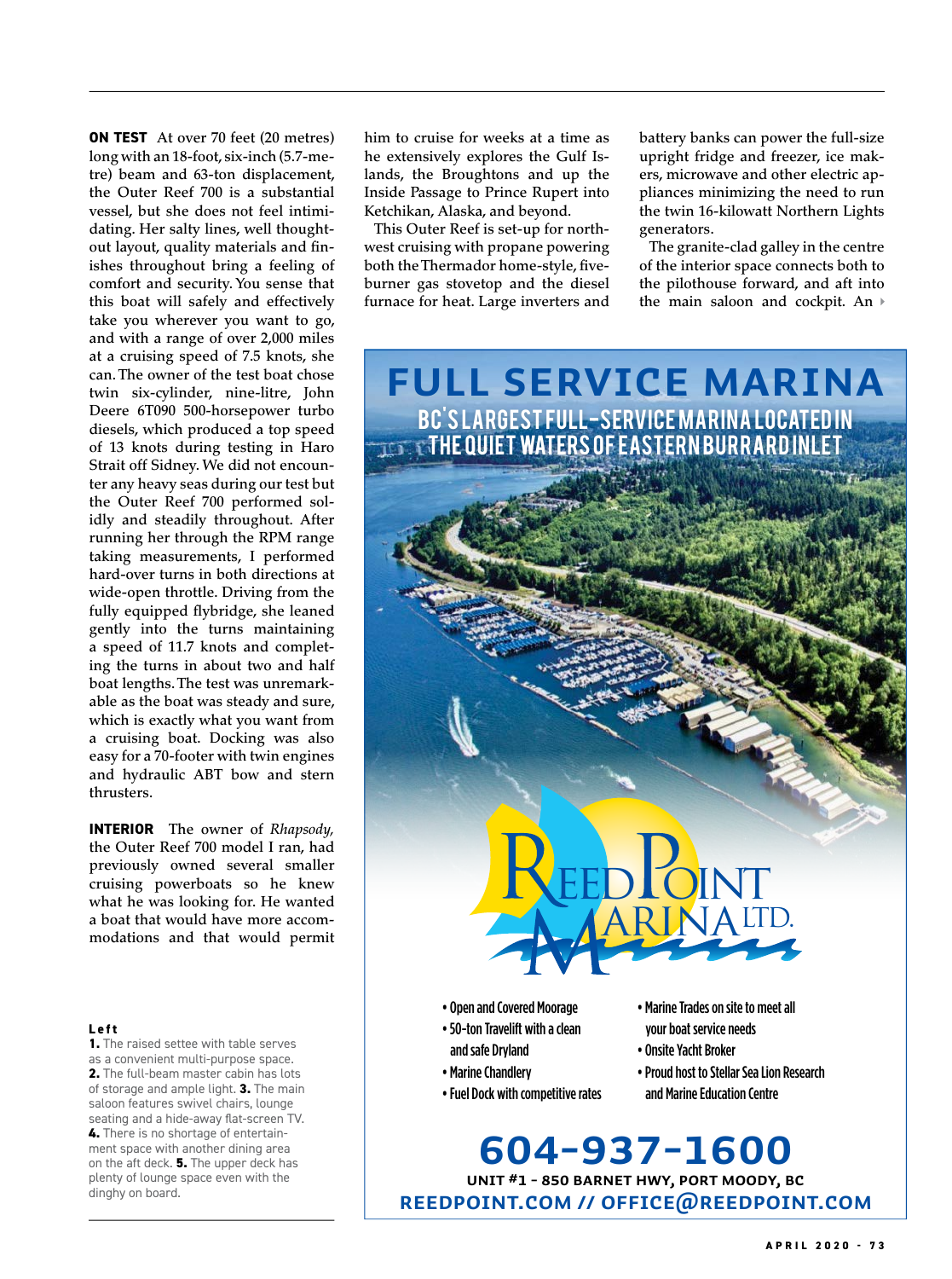actuator raises a beautifully fnished, **THE SPECS** handcrafted, teak starburst panel, which separates the pilothouse from the galley, providing separation when needed for privacy or night cruising. A convenient day head is adjacent to the galley on the starboard side. The interior of the Outer Reef 700 is trimmed in fnely crafted, satin-fnished teak with high-gloss trim. The saloon aft, and two steps down, is furnished with swivel chairs to starboard and lounge seating with a high-low table to port. A fat-screen TV rises on a lift for movies or sports. Details like recessed indirect lighting above, surrounded by a curved ceiling grab rail not only look good but also provide safety and functionality while cruising in moderate or heavy seas.

At the top of the curved wood panel stairwell is the lower helm station and pilothouse. A single Stidd helm chair fronts the teak-clad wheel, helm controls and glass bridge MFDs. A raised settee with a table behind the helm area to port serves many functions. This is a great place for guests to sit while running as it has excellent sightlines through the



*LOA 22.1 m / 72' 6" Beam 5.7 m / 18' 6" Draft 1.52 m / 5' Displacement 63,049 kg / 139,000 lbs Fuel 7,571 L / 2,000 USG Water Capacity 1,514 L / 400 USG Holding Tank 757 L / 200 USG Engine Twin 500 hp John Deere diesels Built and Sold by Outer Reef Yachts, outerreefyachts.com*

and lockers.

tion distance of the helm. For serious overnight passages the seat is big enough for sleeping and can act as a sea-berth. The adjacency to the galley makes this an ideal gathering spot, dining area or place to work on the computer or read. I like the way this area connects aft but can also be isolated with the partition when necessary. Access doors from the pilothouse lead to the side decks and a full Portuguese bridge wraps around the windshield. This provides a great lookout spot, protection from the elements and an easy spot to clean the windshield. Foredeck access leads to a forward seating area and twin Maxwell VWC3500 hydraulic windlasses with dual anchors, chain stoppers

windshield and is within conversa-



In addition to the pilothouse, a fully functional fybridge steering station including two Stidd helm chairs is conveniently perched under a hardtop with a venturi and isinglass enclosure. Rounding out the accommodations and amenities aloft are a seating area with a table and 36-inch stainless barbecue. Even with the four-metre RIB with its 40-horsepower Yamaha outboard, there is still room on the aft deck for lounging. When the tender is launched with the retractable davit there is even more room to party and convenient access to the deck below via stairs to starboard.

**ACCOMMODATIONS** The master cabin area is forward and accessed via a stairwell from the pilothouse. The cabin is full beam and has a centreline king bed, with the head along the starboard wall. Shogi screens bring light through the opening portholes but maintain privacy. There is adequate headroom here and in the head at around six feet, three inches (195 centimetres) and the shower compartment is a metre across with bench seating. The master cabin features a flat screen TV, a vanity with a seat, multiple drawers for storage, nightstands with lights and plugs for charging and a cedar-lined hanging locker. This cabin provides all the comforts of home and is elegantly finished with teak and fine fabrics. Just outside the master are a washer and dryer in the foyer.

Two more nicely finished cabins round out the accommodations, a queen VIP berth forward and a twin cabin to port, both with en suite heads and separate showers. The VIP forward has bookshelves and storage, twin hanging lockers and